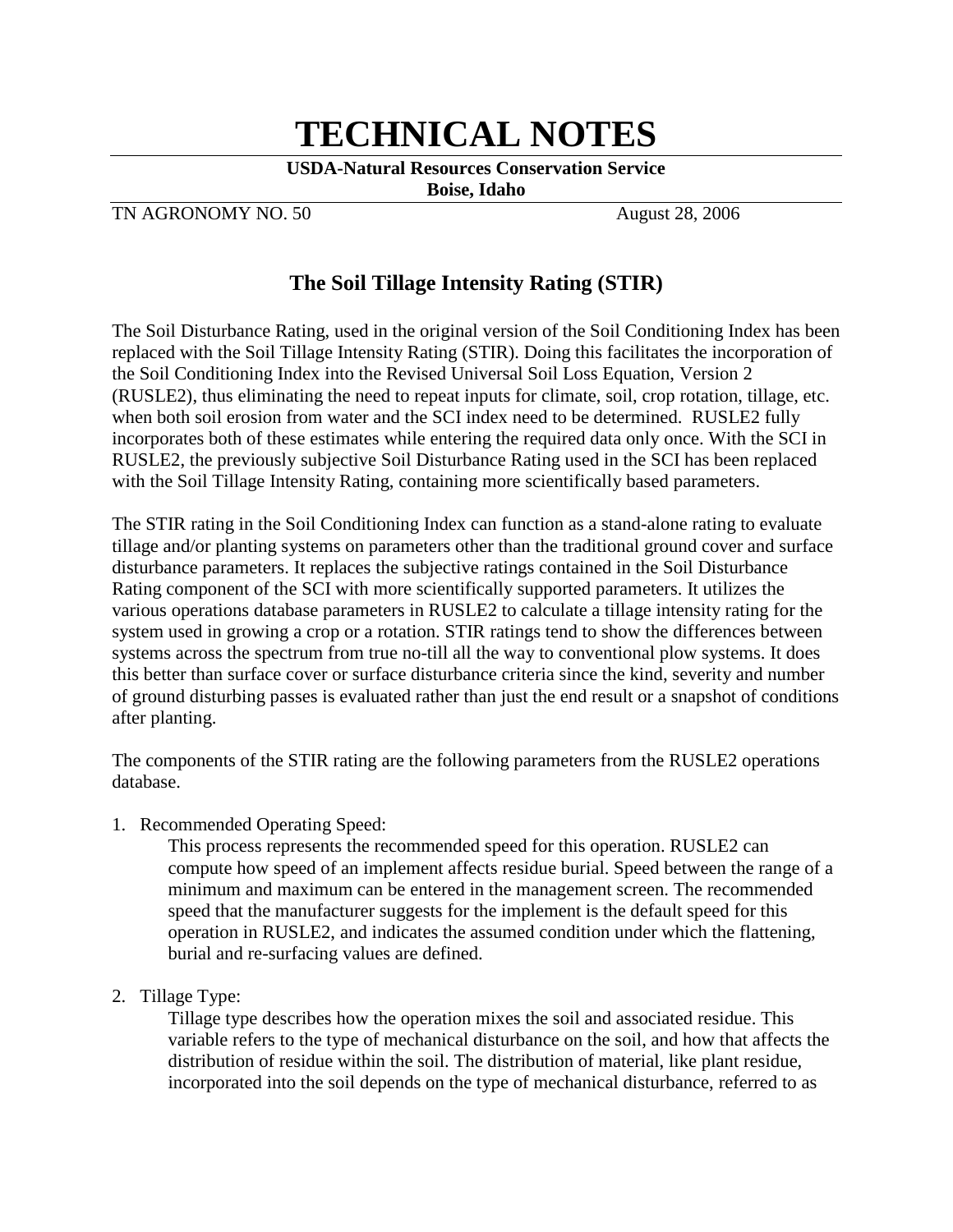tillage type. Also, tillage type affects the distribution of material within the soil as subsequent mechanical disturbances, i.e., tillage operations, occur.

The following values are assigned to individual tillage types in the STIR rating:

- 1.0 Inversion some mixing
- $0.8 -$ Mixing + some inversion
- 0.4 Lifting and fracturing
- 0.7 Mixing only
- 0.15 Compression

a. **Inversion with some mixing** places most of the surface material in the lower half of the depth of soil disturbance (tillage depth). In effect, the soil in disturbance depth is "flipped over" with some mixing in the soil. A moldboard plow is an example of an implement that inverts the soil with some mixing.

b. **Mixing with some inversion** places most of the surface material in the upper half of the depth of soil disturbance (tillage depth). The next operation leaves a somewhat uniform distribution of the material in the soil. Tandem disk, chisel plows and field cultivators are examples of implements that are a tillage type of mixing with some inversion.

c. **Lifting and fracturing** places most of the surface material in the upper three-tenths of the depth of soil disturbance (tillage depth). The next operation or two leaves a somewhat uniform distribution of the material in the soil. Subsoilers, fertilizer and manure injectors and scarifiers are examples of implements of lifting and fracturing.

d. **Mixing only** places most of the surface material in the upper three-tenths of the depth of soil disturbance (tillage depth). The next operation or two leaves a somewhat uniform distribution of the material in the soil. The material becomes increasingly concentrated with subsequent operations and moves down in the soil in a "lump". Rotary tillers are examples of implements of mixing only.

e. **Compression** "pushes" surface material into the soil without the soil being disturbed. The initial distribution of material in the soil is the same as the mixing only tillage type. Examples of implements that are a compression type include sheep foot's rollers used on construction sites and cattle trampling.

#### 3. Recommended Tillage Depth:

Many site operations disturb the soil, causing changes in soil properties and incorporation of surface residue. One of the key parameters is the depth to which the residue is incorporated. Note that this may or may not be the same as the actual depth of tillage. Typical implements work best at a particular tillage depth recommended by the manufacturer.

#### 4. Surface area disturbed:

The value sought here is used to determine the impact of the operation on long-term soil consolidation. A plow assumed to completely invert the surface layer would receive a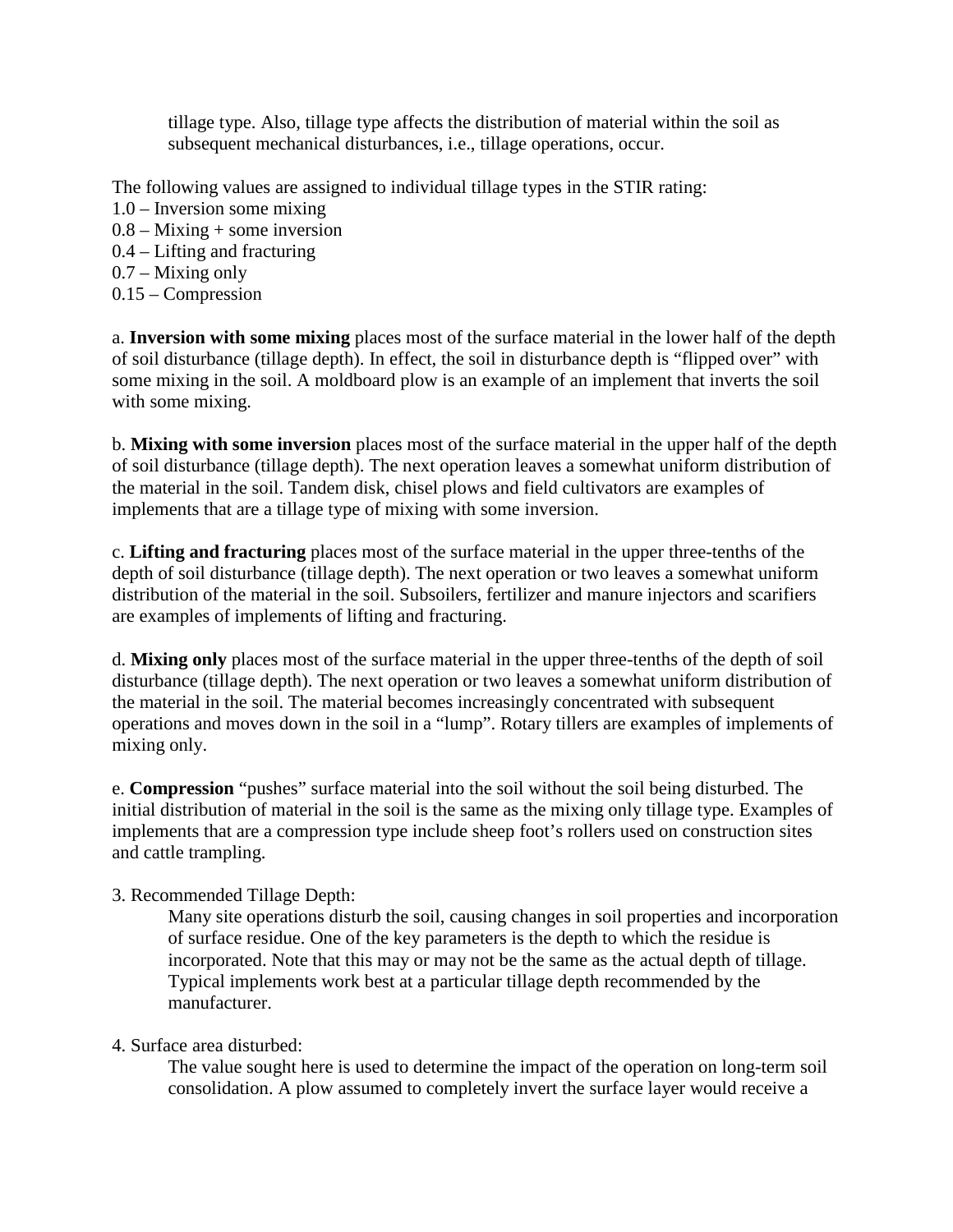value of 100%, while a no-till planter which cuts a 3-inch slot every 30 inches could be assumed to disturb 10% of the surface.

Disturbing the soil causes erosion to increase. Soil that has not been disturbed for an extended period (the time to soil consolidation—typically assumed to be seven years) is assumed in RUSLE2 to only be about 45% as erodible as soil that has been recently disturbed. Operations like planters and drills typically disturb the soil in strips. The fraction (percent) of the total soil surface that is disturbed is the value entered.

Selection of a value for the fraction of the surface disturbed sometimes requires special consideration. In general, the area actually disturbed plus the area receiving soil "thrown" (displaced) by the soil disturbance is used for the input. However, if the displaced soil is very thin, the area of disturbance may be limited to the fraction of the soil surface (source area) that produces (generates) the displaced soil. This consideration is especially important in certain notill cropping systems where the displaced soil doesn't interfere with the typical effects of no-till with a buildup of organic matter in an upper surface layer of soil of about 2 inches (50 mm).

Another special consideration is in the Northwest Wheat and Range Region (NWRR) where most of the erosion is by surface runoff. Erosion by surface runoff, which is rill erosion, is concentrated on much less than the total surface. In this situation, a value less than the surface actually disturbed and that actually receives displaced soil can be used so that the proper effects of no-till are represented by RUSLE2.

The parameters used in the STIR rating are derived from the RUSLE2 operations database. Those values are based on a set of Agricultural Research Service (ARS) core operations which the RUSLE2 model developers obtained from various research studies. The STIR rating for an individual operation is calculated by multiplying the individual parameter values and by applying "weighting" factors for each. They are speed x 0.5; tillage type x 3.25; average depth x 1; and surface soil disturbance x 1. This was done in order to calibrate the STIR component to the SCI so the resulting answer would be representative of the original SCI. All of the operations involved in tilling, fertilizing, planting, controlling pests, harvesting the crop and managing residues are evaluated in the STIR rating for a tillage system for a given crop. STIR ratings can be calculated for single crops or for crop rotations. Higher STIR ratings are shown for systems with greater disturbance and more frequent operations. Comparison of STIR ratings for different tillage and planting systems provides insight into the carbon loss, moisture depletion and fugitive dust issues related to tillage of the soil.